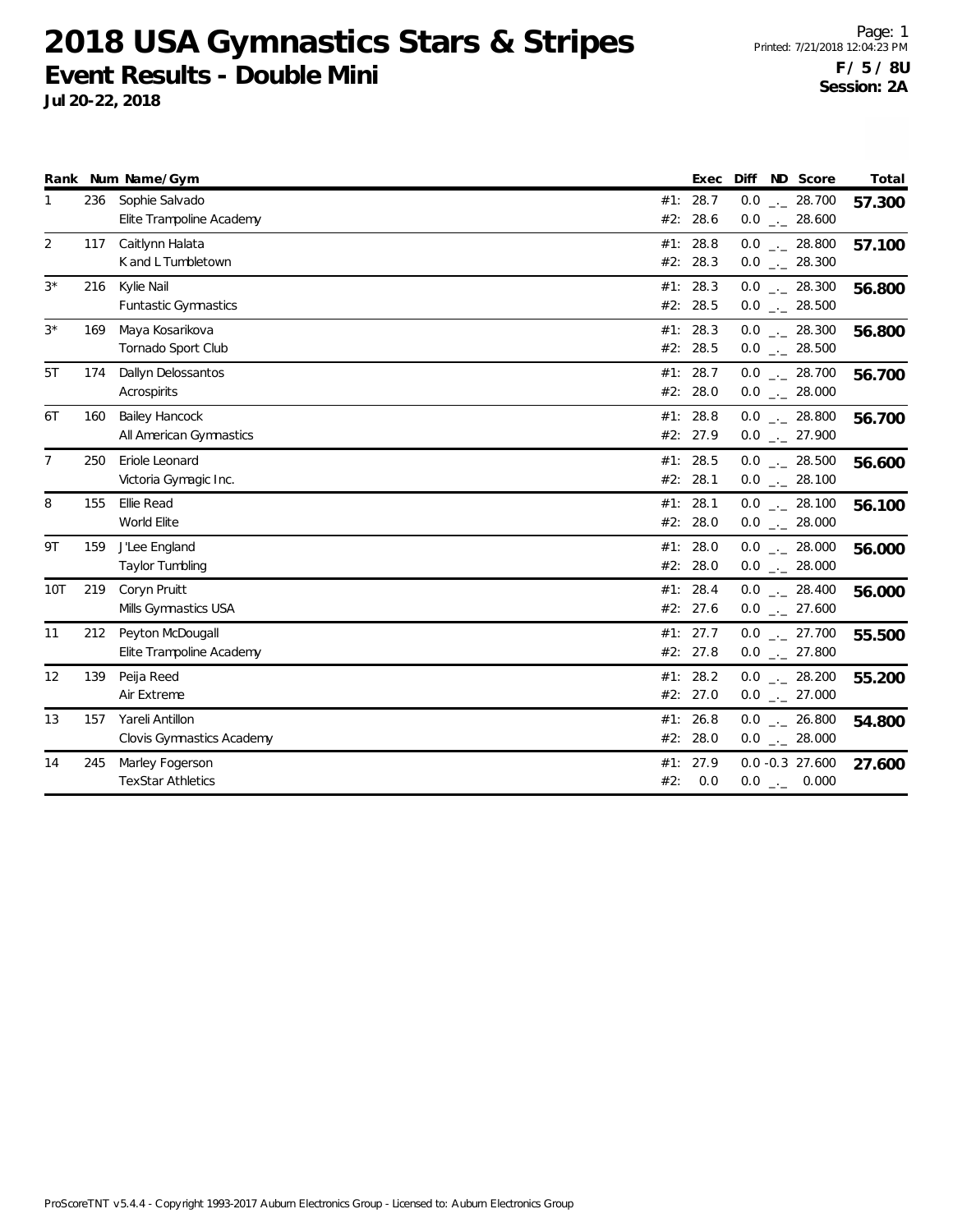|     | Rank Num Name/Gym    |  |  | Exec Diff ND Score | Total                                 |
|-----|----------------------|--|--|--------------------|---------------------------------------|
| 367 | Joshua Jones-Puthoff |  |  |                    | #1: 29.0  0.0 $\ldots$ 29.000  57.400 |
|     | Fairland Gymnastics  |  |  |                    |                                       |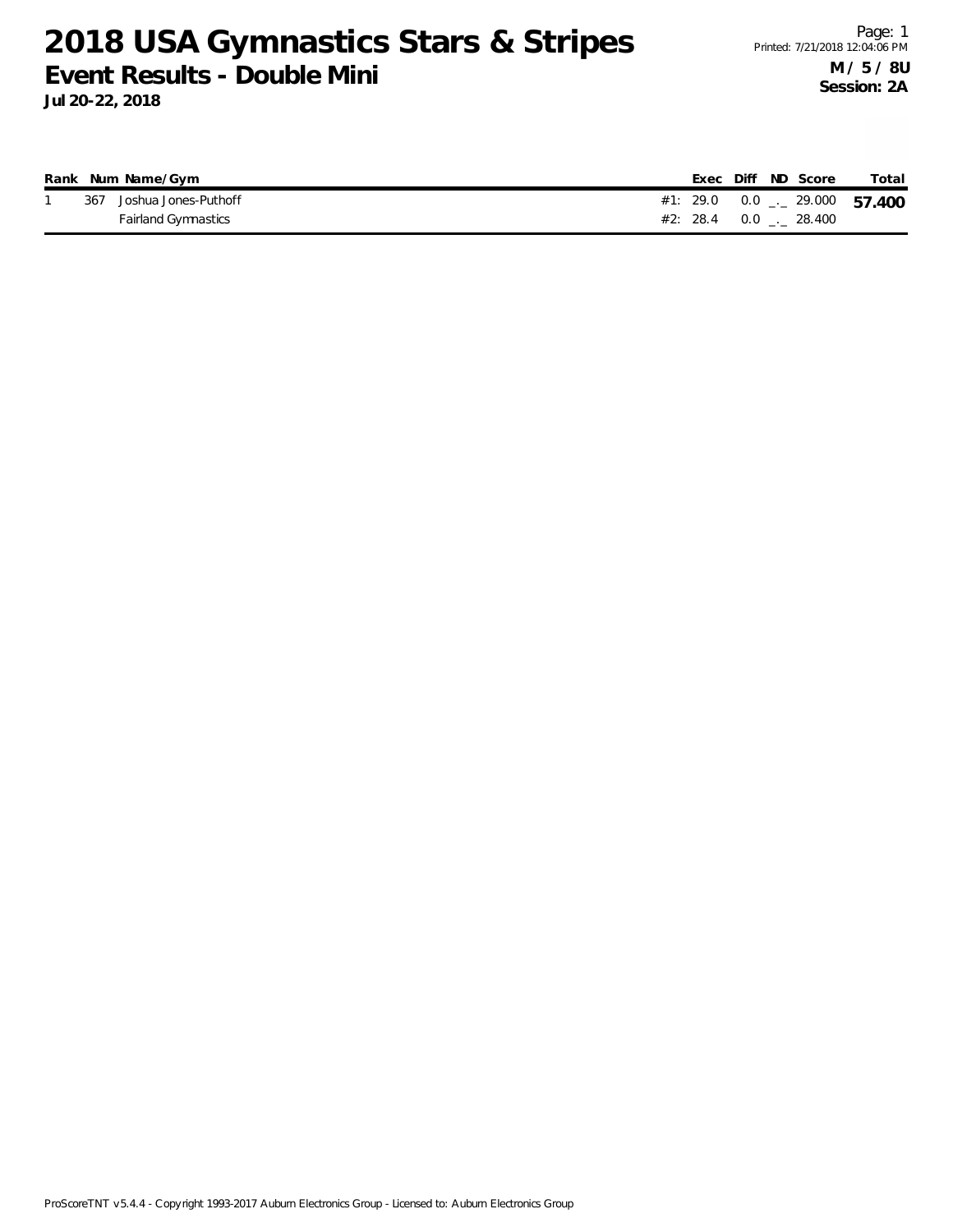**Jul 20-22, 2018**

|       |     | Rank Num Name/Gym                                   | Exec                 | Diff | ND Score                                         | Total  |
|-------|-----|-----------------------------------------------------|----------------------|------|--------------------------------------------------|--------|
| 1     | 135 | Leah Partida<br>Tumble Tech                         | #1: 29.3<br>#2: 29.1 |      | $0.0$ _ 29.300<br>$0.0$ $_{\leftarrow}$ 29.100   | 58.400 |
| 2     | 124 | Kate Klesel<br>Gymnast Factory                      | #1: 29.4<br>#2: 28.8 |      | $0.0$ $_{\leftarrow}$ 29.400<br>$0.0$ _._ 28.800 | 58.200 |
| 3T    | 132 | Piper Morrison<br>Eagle Gymnastics Academy          | #1: 28.7<br>#2: 29.3 |      | $0.0$ _ 28.700<br>$0.0$ $_{\leftarrow}$ 29.300   | 58.000 |
| 4T    | 121 | Aniyah Jayme<br><b>Texas Tumblers Gymnastics</b>    | #1: 28.9<br>#2: 29.1 |      | $0.0$ _ 28.900<br>$0.0$ _ 29.100                 | 58.000 |
| $4^*$ | 230 | Addison Temple<br>Manning Gymnastics Centerplex     | #1: 29.0<br>#2: 29.0 |      | $0.0$ _ 29.000<br>$0.0$ _ 29.000                 | 58.000 |
| $4^*$ | 173 | Vashynae Baucham<br>Air Extreme                     | #1: 29.0<br>#2: 29.0 |      | $0.0$ _ 29.000<br>$0.0$ _ 29.000                 | 58.000 |
| 7     | 118 | Jalena Hall<br>Millers Gymnastics Academy           | #1: 29.0<br>#2: 28.7 |      | $0.0$ _ 29.000<br>$0.0$ _ 28.700                 | 57.700 |
| 8Τ    | 143 | <b>Brighton Savage</b><br>Legacy Elite Athletics    | #1: 28.5<br>#2: 29.0 |      | $0.0$ _ 28.500<br>$0.0$ _ 29.000                 | 57.500 |
| 9Τ    | 114 | <b>Emily Garretson</b><br>Texas Champion Gymnastics | #1: 28.8<br>#2: 28.7 |      | $0.0$ _ 28.800<br>$0.0$ _ 28.700                 | 57.500 |
| 10    | 222 | Emma Roddy<br>Tumble Tech                           | #1: 28.8<br>#2: 28.5 |      | $0.0$ _ 28.800<br>$0.0$ _ 28.500                 | 57.300 |
| 11T   | 151 | Kaitlen Cain<br>Airborne Academy                    | #1: 28.1<br>#2: 28.9 |      | $0.0$ _ 28.100<br>$0.0$ _ 28.900                 | 57.000 |
| 12T   | 105 | <b>Elizabeth Ayers</b><br><b>Gymnast Factory</b>    | #1: 28.5<br>#2: 28.5 |      | $0.0$ _ 28.500<br>$0.0$ _ 28.500                 | 57.000 |
| 13T   | 184 | Ellie Bridge<br>Eagle Gymnastics Academy            | #1: 28.3<br>#2: 28.6 |      | $0.0$ _ 28.300<br>$0.0$ _ 28.600                 | 56.900 |
| 14T   | 127 | Makenna Lilienthal<br>Technique Gymnastics          | #1: 28.4<br>#2: 28.5 |      | $0.0$ _ 28.400<br>$0.0$ _ 28.500                 | 56.900 |
| 15T   | 102 | Monica Altamirano<br>Gymnast Factory                | #1: 28.5<br>#2: 28.4 |      | $0.0$ _ 28.500<br>$0.0$ _ 28.400                 | 56.900 |
| 16T   | 200 | Ella Hanft<br>Eagle Gymnastics Academy              | #1: 28.7<br>#2: 28.2 | 0.0  | $0.0$ _ 28.700<br>28.200<br>$-1$                 | 56.900 |
| 17T   | 163 | Kensley Lewter<br>Legacy Elite Athletics            | #1: 28.7<br>#2: 28.0 |      | $0.0$ _ 28.700<br>$0.0$ _ 28.000                 | 56.700 |
| $17*$ | 123 | Channing Kim<br>Eagle Gymnastics Academy            | #1: 28.8<br>#2: 27.9 |      | $0.0$ _ 28.800<br>$0.0$ $_{\leftarrow}$ 27.900   | 56.700 |
| $17*$ | 104 | Maizy Arnold<br>Flights Cool T&T Academy, Inc.      | #1: 28.8<br>#2: 27.9 |      | $0.0$ _ 28.800<br>$0.0$ _ 27.900                 | 56.700 |
| 20*   | 162 | Kyrra Humphries<br>Legacy Elite Athletics           | #1: 28.5<br>#2: 28.1 |      | $0.0$ _ 28.500<br>$0.0$ _ 28.100                 | 56.600 |
| $20*$ | 129 | Skylar McCrory<br>Maverick All Star Tumblers        | #1: 28.5<br>#2: 28.1 |      | $0.0$ _ 28.500<br>$0.0$ _ 28.100                 | 56.600 |
| 22T   | 146 | Mia Viloria<br><b>Funtastic Gymnastics</b>          | #1: 28.6<br>#2: 28.0 |      | $0.0$ _ 28.600<br>$0.0$ _ 28.000                 | 56.600 |
| 23    | 183 | Noelle Borrowman<br>Infinite Bounds                 | #1: 28.3<br>#2: 28.2 |      | $0.0$ _ 28.300<br>$0.0$ _ 28.200                 | 56.500 |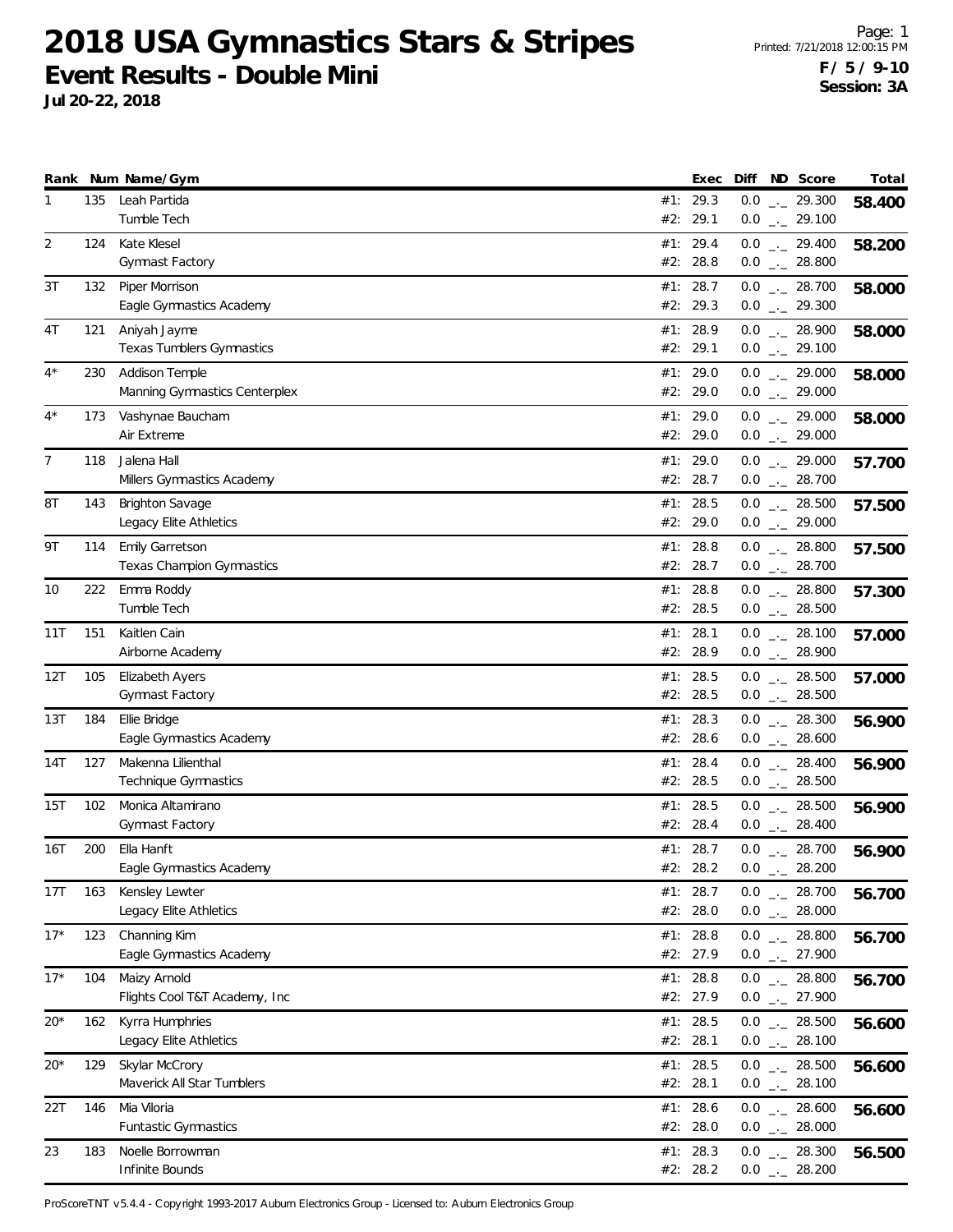**Jul 20-22, 2018**

|       |     | Rank Num Name/Gym                                      |     | Exec                   | Diff ND Score                         | Total  |
|-------|-----|--------------------------------------------------------|-----|------------------------|---------------------------------------|--------|
| 24T   | 186 | Kaleigh Builta<br>Millers Gymnastics Academy           | #2: | #1: 28.3<br>28.1       | $0.0$ _ 28.300<br>$0.0$ _ 28.100      | 56.400 |
| 25T   | 213 | Naomi McGinnis<br>Dreams Gymnastics Center             |     | #1: 28.5<br>#2: 27.9   | $0.0$ _ 28.500<br>$0.0$ $_{-}$ 27.900 | 56.400 |
| 26T   | 152 | Zoe Castaneda<br>Millers Gymnastics Academy            |     | #1: 28.4<br>#2: 27.7   | $0.0$ _ 28.400<br>$0.0$ _ 27.700      | 56.100 |
| 27T   | 166 | Kodi Thompson<br><b>Texas Twisters</b>                 |     | #1: 28.5<br>#2: 27.6   | $0.0$ _ 28.500<br>$0.0$ _ 27.600      | 56.100 |
| 28T   | 125 | Adanna Kolbeck<br>Infinite Bounds                      |     | #1: 27.6<br>#2: 28.4   | $0.0$ _ 27.600<br>$0.0$ _ 28.400      | 56.000 |
| 29T   | 136 | Mackenzie Peluso<br>Carpenter Center T&T               |     | #1: 28.6<br>#2: 27.4   | $0.0$ _ 28.600<br>$0.0$ _ 27.400      | 56.000 |
| 30*   | 185 | Sydney Buchanan<br>Elite Trampoline Academy            |     | #1: 28.0<br>#2: 27.9   | $0.0$ _ 28.000<br>$0.0$ _ 27.900      | 55.900 |
| $30*$ | 134 | Alex Panice<br>Texas Tumblers Gymnastics               |     | #1: 28.0<br>#2: 27.9   | $0.0$ _ 28.000<br>$0.0$ $_{-}$ 27.900 | 55.900 |
| 32T   | 249 | Tatum Kusy<br><b>Funtastic Gymnastics</b>              |     | #1: 28.3<br>#2: 27.6   | $0.0$ _ 28.300<br>$0.0$ _ 27.600      | 55.900 |
| 33T   | 145 | Camilla Torres<br><b>Funtastic Gymnastics</b>          |     | #1: 28.6<br>#2: 28.1   | $0.0$ _ 28.600<br>$0.0 - 0.9 27.200$  | 55.800 |
| 34T   | 194 | Nyjah Crump<br>Mills Gymnastics USA                    |     | #1: 28.6<br>#2: 27.2   | $0.0$ _ 28.600<br>$0.0$ $_{-}$ 27.200 | 55.800 |
| 35    | 237 | Lilah Todd<br>Desert Gymcats                           |     | #1: 28.5<br>#2: 28.1   | $0.0$ _ 28.500<br>$0.0 - 0.9 27.200$  | 55.700 |
| 36T   | 240 | Ariana Antillon<br>Clovis Gymnastics Academy           |     | #1: 27.4<br>#2: 28.2   | $0.0$ _ 27.400<br>$0.0$ $_{-}$ 28.200 | 55.600 |
| 37T   | 130 | Brooke McLain<br>Air Extreme                           |     | #1: $27.8$<br>#2: 27.8 | $0.0$ _ 27.800<br>$0.0$ _ 27.800      | 55.600 |
| 38T   | 243 | Natalie Dragomirova<br><b>Technique Gymnastics</b>     |     | #1: 27.6<br>#2: 27.9   | $0.0$ _ 27.600<br>$0.0$ _ 27.900      | 55.500 |
| 39T   | 242 | Callie Curry<br><b>High Point Athletics</b>            |     | #1: 28.6<br>#2: 26.9   | $0.0$ _ 28.600<br>$0.0$ _ 26.900      | 55.500 |
| 40T   | 208 | Caitlin Kustarz<br>Dynamite Gymnastics                 |     | #1: 27.2<br>#2: 28.1   | $0.0$ $_{-}$ 27.200<br>$0.0$ _ 28.100 | 55.300 |
| 41T   | 220 | Madison Riley<br>Infinite Bounds                       |     | #1: 27.9<br>#2: 27.4   | $0.0$ _ 27.900<br>$0.0$ $_{-}$ 27.400 | 55.300 |
| 42T   | 223 | Hannah Rodgers<br>Tumble Tech                          |     | #1: 28.1<br>#2: 27.2   | $0.0$ _ 28.100<br>$0.0$ _ 27.200      | 55.300 |
| 43    | 148 | Kamden Wiskow<br>Top Flight Gymnastics Training Center |     | #1: 27.4<br>#2: 27.6   | $0.0$ _ 27.400<br>$0.0$ _ 27.600      | 55.000 |
| 44    | 193 | Tessa Christopher<br>Elite Trampoline Academy          |     | #1: 27.4<br>#2: 25.1   | $0.0$ _ 27.400<br>$0.0$ _ 25.100      | 52.500 |
| 45    | 229 | Alexia Suarez<br><b>IK Gymnastics</b>                  |     | #1: 20.4<br>#2: 20.2   | $0.0$ _ 20.400<br>$0.0$ _ 20.200      | 40.600 |
| 46    | 188 | Aspyn Cain<br>Clovis Gymnastics Academy                | #2: | #1: 28.2<br>0.0        | $0.0$ _ 28.200<br>$0.0$ _ 0.000       | 28.200 |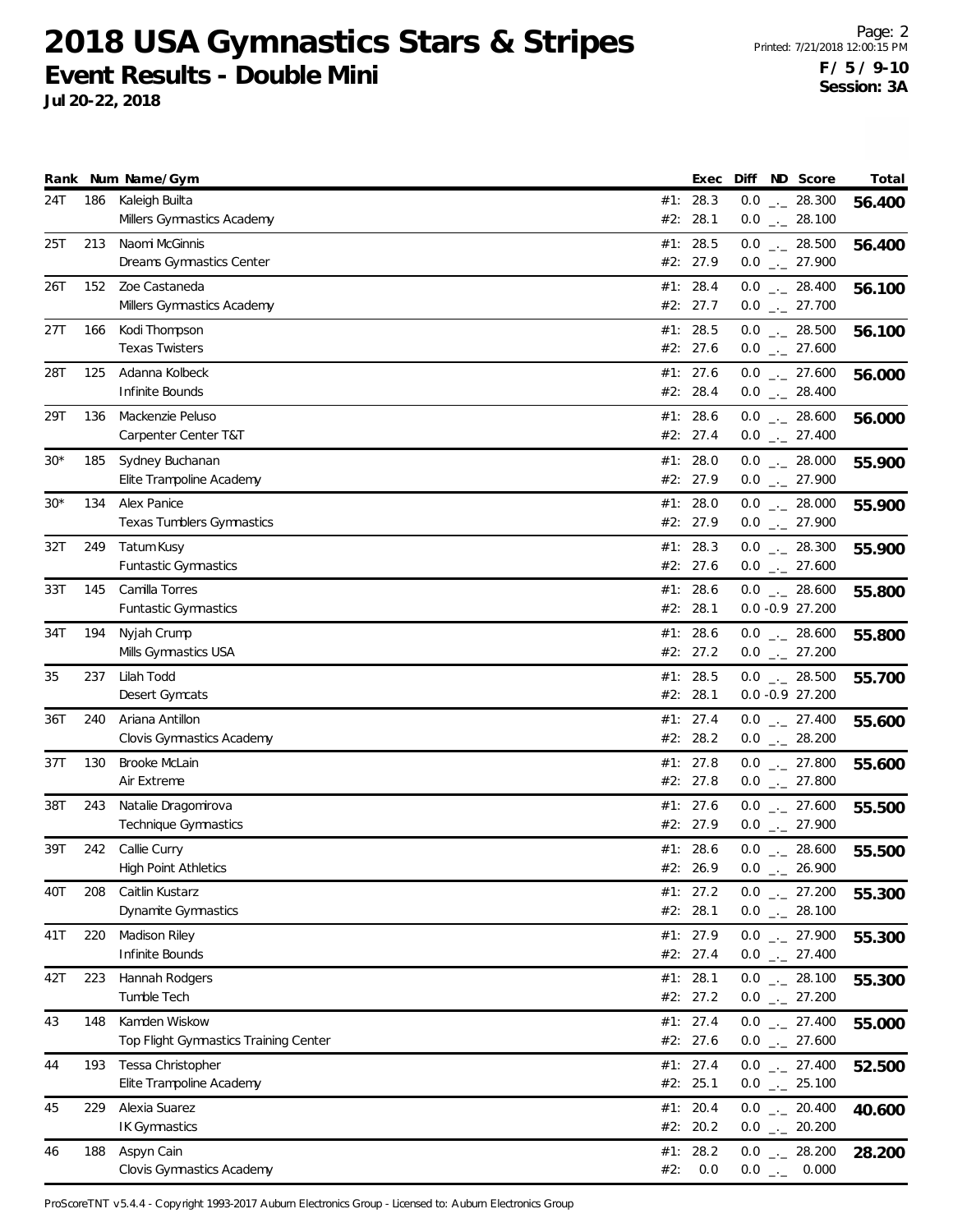|  | Rank Num Name/Gym     |  |  | Exec Diff ND Score            | Total                               |
|--|-----------------------|--|--|-------------------------------|-------------------------------------|
|  | 47 204 Brinson Huette |  |  |                               | #1: 28.0  0.0  -0.3  27.700  27.700 |
|  | K and L Tumbletown    |  |  | #2: $0.0$ $0.0$ $1.0$ $0.000$ |                                     |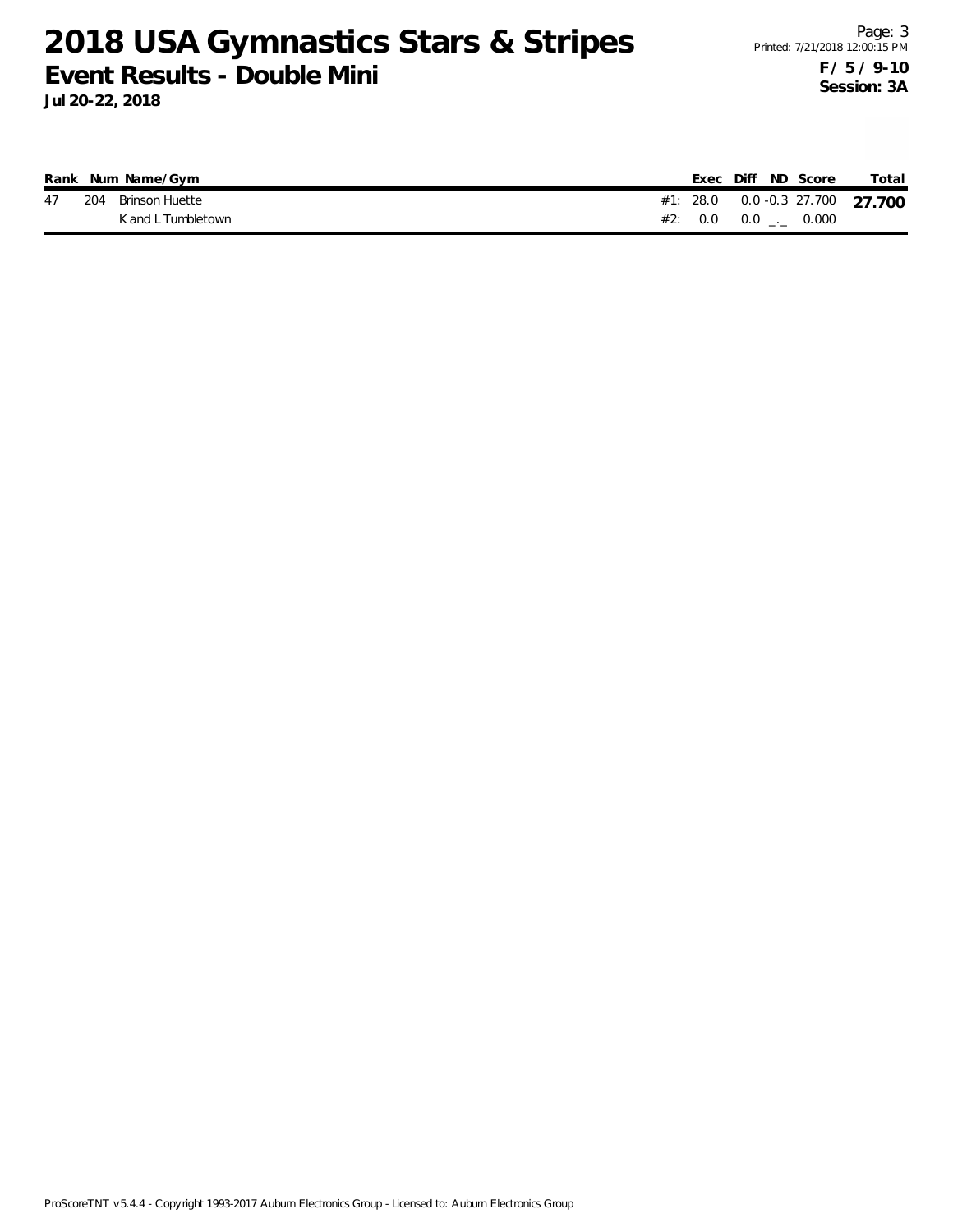|                |     | Rank Num Name/Gym                                      |            | Exec                 | Diff<br>ND Score                                   | Total  |
|----------------|-----|--------------------------------------------------------|------------|----------------------|----------------------------------------------------|--------|
| 1              | 251 | Evan Moore<br>Dreams Gymnastics Center                 | #2:        | #1: 28.7<br>28.4     | $0.0$ _ 28.700<br>$0.0$ _. 28.400                  | 57.100 |
| 2T             | 110 | Ben Cube<br>Vargas Academy                             |            | #1: 28.0<br>#2: 28.5 | $0.0$ _._ 28.000<br>$0.0$ _._ 28.500               | 56.500 |
| 3T             | 167 | Carter Garn<br>Wasatch T&T                             |            | #1: 28.4<br>#2: 28.1 | $0.0$ _ 28.400<br>$0.0$ _ 28.100                   | 56.500 |
| 4 <sub>T</sub> | 142 | Jakob Saldana<br>Air Extreme                           |            | #1: 28.0<br>#2: 28.3 | $0.0$ _._ 28.000<br>$0.0$ _ 28.300                 | 56.300 |
| 5T             | 141 | Ethan Rybolt<br>Legacy Elite Athletics                 |            | #1: 28.6<br>#2: 27.7 | $0.0$ _._ 28.600<br>$0.0$ _._ 27.700               | 56.300 |
| 6              | 191 | <b>Ryder Chaffins</b><br><b>Ground Zero Gymnastics</b> |            | #1: 28.5<br>#2: 27.6 | $0.0$ _._ 28.500<br>$0.0$ _._ 27.600               | 56.100 |
| $\overline{7}$ | 195 | Jaxson DeFazio<br>Dynamite Academy of Gymnastics       |            | #1: 27.5<br>#2: 27.9 | $0.0$ _ 27.500<br>$0.0$ _ 27.900                   | 55.400 |
| 8              | 182 | Joseph Borders<br><b>Champions Westlake</b>            |            | #1: 28.0<br>#2: 27.3 | $0.0$ _._ 28.000<br>$0.0 - 0.3$ 27.000             | 55.000 |
| 9              | 196 | Kai Dockery<br>Desert Gymcats                          |            | #1: 27.5<br>#2: 26.9 | $0.0$ _._ 27.500<br>$0.0$ _._ 26.900               | 54.400 |
| 10             | 103 | Malachi Alvarez<br><b>Texas Tumblers Gymnastics</b>    |            | #1: 27.9<br>#2: 27.3 | $0.0 - 1.2 26.700$<br>$0.0$ $_{\leftarrow}$ 27.300 | 54.000 |
| 11             | 247 | Justin Ingle<br>Dulles Gymnastics Academy              | #1:<br>#2: |                      |                                                    | 0.000  |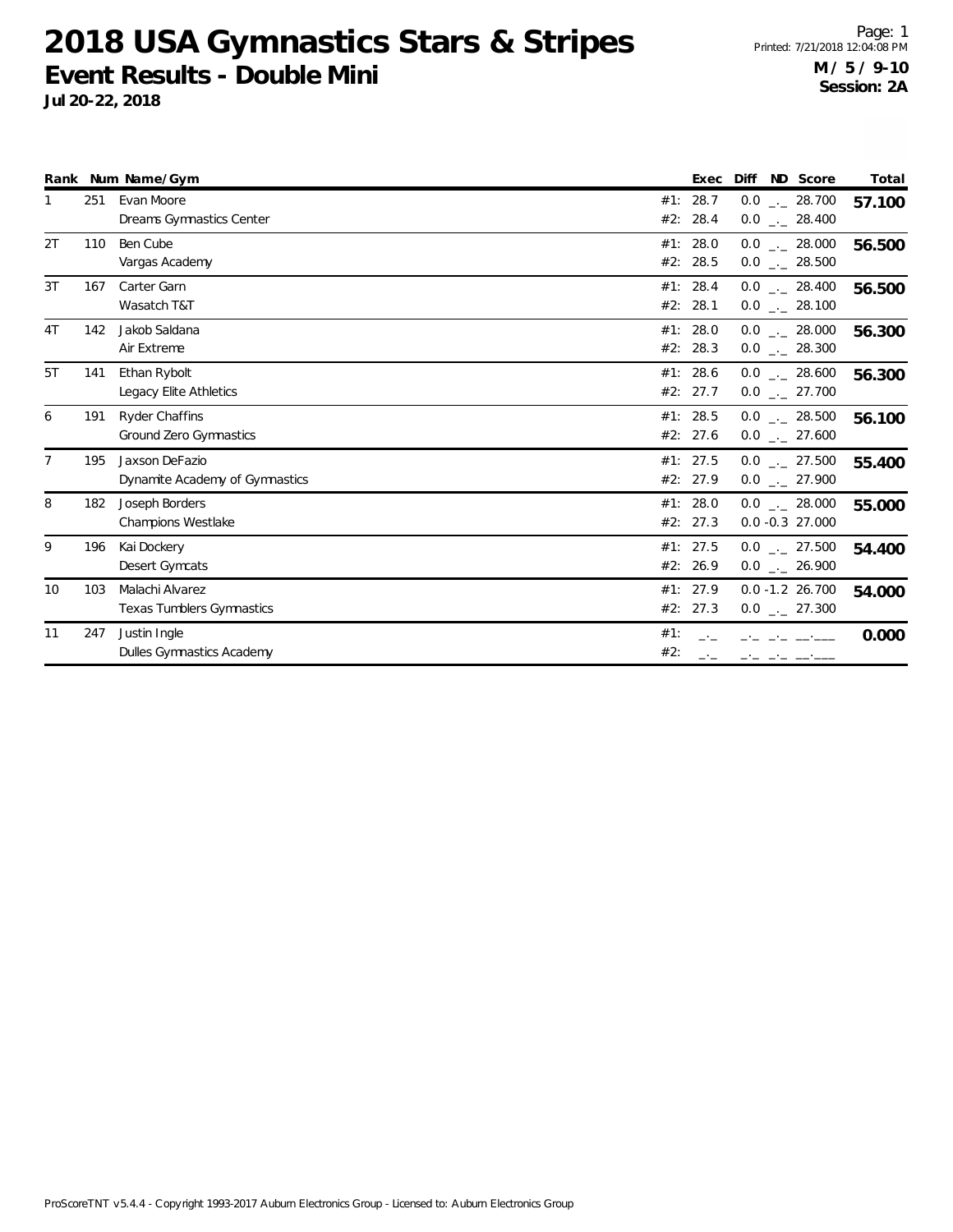**Jul 20-22, 2018**

|                |     | Rank Num Name/Gym                               |            | Exec                   | Diff | ND Score                                 | Total  |
|----------------|-----|-------------------------------------------------|------------|------------------------|------|------------------------------------------|--------|
| 1              | 138 | Alexandra Rauda<br>Millers Gymnastics Academy   | #2:        | #1: 28.8<br>28.8       | 0.0  | $0.0$ 28.800<br>$0.0$ $0.0$ 28.800       | 57.600 |
| 2T             | 232 | Zhe en Zheng<br>World Elite                     |            | #1: 28.5<br>#2: 28.8   |      | $0.0$ $0.0$ 28.500<br>$0.0$ $0.0$ 28.800 | 57.300 |
| 3T             | 156 | Allyson Barrera<br>Millers Gymnastics Academy   | #1:        | 28.7<br>#2: 28.6       |      | 0.0 0.0 28.700<br>$0.0$ $0.0$ 28.600     | 57.300 |
| $\overline{4}$ | 161 | Gabi Harris<br>Maximum Athletic Center          | #2:        | #1: 28.5<br>28.5       |      | $0.0$ $0.0$ 28.500<br>$0.0$ $0.0$ 28.500 | 57.000 |
| 5T             | 128 | Hailey Lopez<br>Funtastic Gymnastics            | #1:        | 28.4<br>#2: 28.5       |      | $0.0$ $0.0$ 28.400<br>$0.0$ $0.0$ 28.500 | 56.900 |
| 6T             | 224 | Kaitlyn Rozycki<br>Ground Zero Gymnastics       | #1:        | 28.5<br>#2: 28.4       |      | $0.0$ $0.0$ 28.500<br>$0.0$ $0.0$ 28.400 | 56.900 |
| 7T             | 137 | Gabriella Ramos<br>All American Gymnastics      | #2:        | #1: 28.7<br>28.2       |      | 0.0 0.0 28.700<br>$0.0$ $0.0$ 28.200     | 56.900 |
| 8T             | 205 | Addison Kirk<br>MGA Odessa                      | #1:<br>#2: | 28.2<br>28.6           |      | $0.0$ $0.0$ 28.200<br>$0.0$ $0.0$ 28.600 | 56.800 |
| 9T             | 120 | Kennedy Jarrett<br>Maverick All Star Tumblers   | #1:        | 28.4<br>#2: 28.4       |      | $0.0$ $0.0$ 28.400<br>$0.0$ $0.0$ 28.400 | 56.800 |
| 10T            | 203 | Ella Hensley<br>Eagle Gymnastics Academy        |            | #1: 28.5<br>#2: 28.3   |      | $0.0$ $0.0$ 28.500<br>$0.0$ $0.0$ 28.300 | 56.800 |
| 11T            | 198 | <b>Brooke Gibbons</b><br>G-Force Gymnastics     |            | #1: 28.8<br>#2: 28.0   |      | $0.0$ $0.0$ 28.800<br>$0.0$ $0.0$ 28.000 | 56.800 |
| 12T            | 115 | Carey Goodwin<br>Eagle Gymnastics Academy       | #1:<br>#2: | 27.9<br>28.8           |      | 0.0 0.0 27.900<br>$0.0$ $0.0$ 28.800     | 56.700 |
| 13T            | 171 | Kylie Jolly<br>Air Extreme                      |            | #1: 28.4<br>#2: 28.3   |      | $0.0$ $0.0$ 28.400<br>$0.0$ $0.0$ 28.300 | 56.700 |
| 14T            | 201 | Angelina Harbuck<br>3T1                         |            | #1: 28.5<br>#2: 28.2   |      | $0.0$ $0.0$ 28.500<br>$0.0$ $0.0$ 28.200 | 56.700 |
| 15T            | 140 | Brooklyn Rose-Rodgers<br>Air Extreme            | #1:        | 28.4<br>#2: 28.2       |      | $0.0$ $0.0$ 28.400<br>$0.0$ $0.0$ 28.200 | 56.600 |
| 16T            | 149 | Kate Yeager<br>Eagle Gymnastics Academy         |            | #1: 28.5<br>#2: 28.1   |      | $0.0$ $0.0$ 28.500<br>$0.0$ $0.0$ 28.100 | 56.600 |
| 17T            | 154 | Shae Elam<br><b>Acrotex Gymnastics</b>          |            | #1: 28.1<br>#2: 28.6   |      | $0.0 - 0.3$ 27.800<br>$0.0$ $0.0$ 28.600 | 56.400 |
| $17*$          | 234 | Addison Marashlian<br>Elite Trampoline Academy  |            | #1: 28.2<br>#2: 28.2   |      | $0.0$ $0.0$ 28.200<br>$0.0$ $0.0$ 28.200 | 56.400 |
| $17*$          | 217 | Paulina Noval<br>Maximum Athletic Center        |            | #1: 28.2<br>#2: 28.2   |      | 0.0 0.0 28.200<br>0.0 0.0 28.200         | 56.400 |
| 20T            | 235 | Sydney Nicholas<br>IK Gymnastics                | #1:        | 28.3<br>#2: 28.1       |      | 0.0 0.0 28.300<br>$0.0$ $0.0$ 28.100     | 56.400 |
| 21             | 233 | Reagan Kelly<br>MGA Odessa                      |            | #1: 28.4<br>#2: 28.8   |      | $0.0$ $0.0$ 28.400<br>$0.0 - 0.9 27.900$ | 56.300 |
| 22             | 158 | <b>Bree Bolin</b><br>Maverick All Star Tumblers |            | #1: $28.5$<br>#2: 27.7 |      | 0.0 0.0 28.500<br>0.0 0.0 27.700         | 56.200 |
| 23             | 179 | Angela Bingham<br>Funtastic Gymnastics          |            | #1: 27.9<br>#2: 28.2   |      | 0.0 0.0 27.900<br>0.0 0.0 28.200         | 56.100 |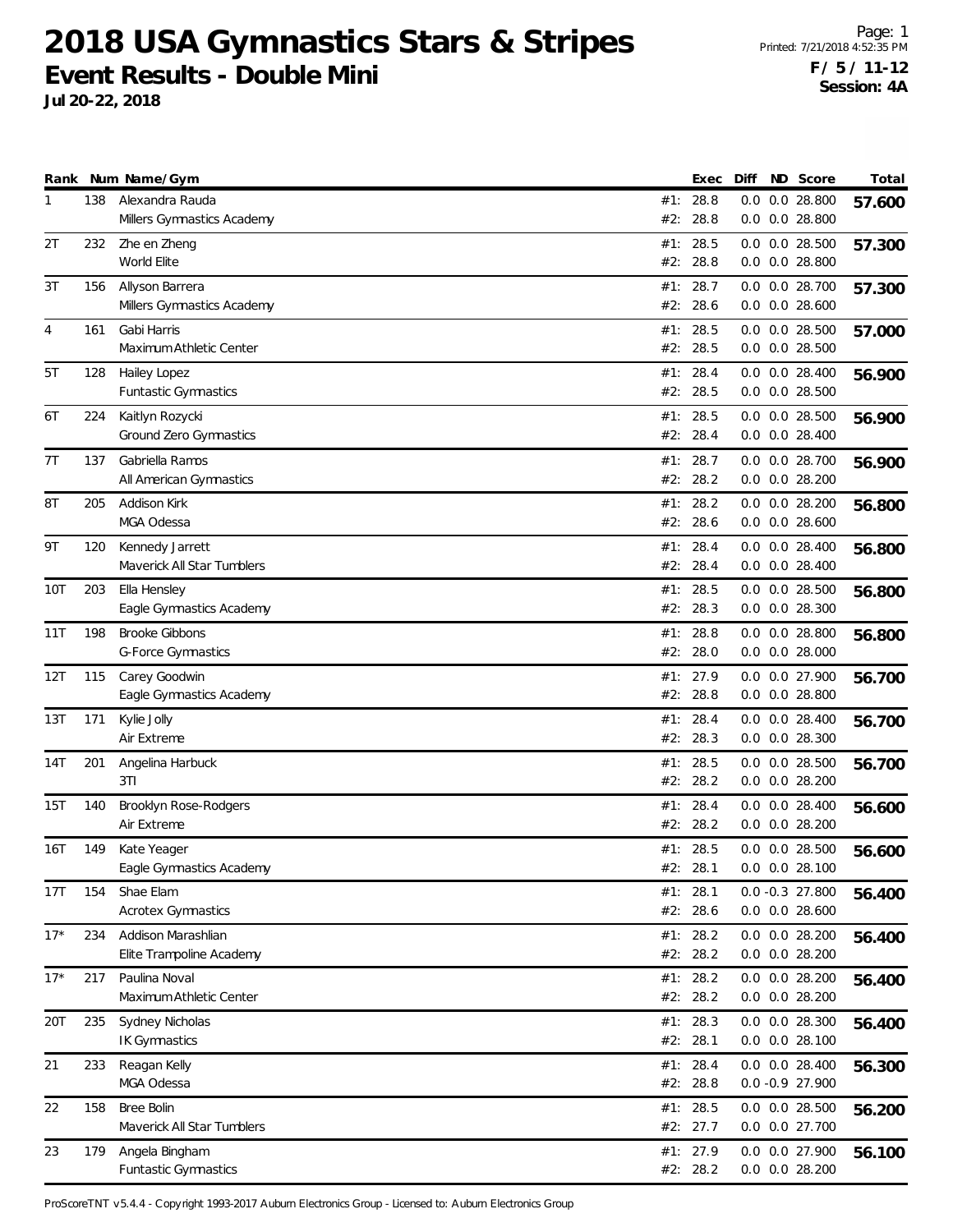**Jul 20-22, 2018**

Page: 2 Printed: 7/21/2018 4:52:35 PM **F / 5 / 11-12 Session: 4A**

|     |     | Rank Num Name/Gym                        |     | Exec     | Diff | ND Score             | Total  |
|-----|-----|------------------------------------------|-----|----------|------|----------------------|--------|
| 24T | 112 | Gabriella Fellman                        |     | #1: 28.1 |      | $0.0$ $0.0$ 28.100   | 56.000 |
|     |     | Eagle Gymnastics Academy                 |     | #2: 27.9 |      | 0.0 0.0 27.900       |        |
| 25T | 189 | Riley Cain                               | #1: | 28.2     |      | $0.0$ $0.0$ 28.200   | 56.000 |
|     |     | Airborne Academy                         |     | #2: 27.8 |      | $0.0$ $0.0$ 27.800   |        |
| 26T | 206 | Remy Klarner                             |     | #1: 28.5 |      | $0.0$ $0.0$ 28.500   | 56.000 |
|     |     | World Elite                              |     | #2: 27.5 |      | 0.0 0.0 27.500       |        |
| 27  | 207 | Natalie Kling                            |     | #1: 28.7 |      | 0.0 0.0 28.700       | 55.800 |
|     |     | Flights Cool T&T Academy, Inc.           |     | #2: 27.1 |      | $0.0$ $0.0$ 27.100   |        |
| 28  | 210 | Allison Lovett                           |     | #1: 28.1 |      | $0.0 -0.3$ 27.800    | 55.700 |
|     |     | Ground Zero Gymnastics                   |     | #2: 27.9 |      | 0.0 0.0 27.900       |        |
| 29  | 164 | Marisa Martin                            |     | #1: 27.9 |      | 0.0 0.0 27.900       | 55.600 |
|     |     | Taylor Tumbling                          |     | #2: 27.7 |      | 0.0 0.0 27.700       |        |
| 30  | 248 | Laila Jordan                             |     | #1: 27.9 |      | $0.0 -0.3$ 27.600    | 55.500 |
|     |     | <b>Fairland Gymnastics</b>               |     | #2: 28.2 |      | $0.0 - 0.3$ 27.900   |        |
| 31  | 238 | Lily Allen                               |     | #1: 27.0 |      | $0.0$ $0.0$ 27.000   | 55.300 |
|     |     | Nissen Trampoline Academy                | #2: | 28.3     |      | $0.0$ $0.0$ 28.300   |        |
| 32T | 108 | <b>Blair Clark</b>                       |     | #1: 27.6 |      | 0.0 0.0 27.600       | 55.200 |
|     |     | <b>Texas Tumblers Gymnastics</b>         |     | #2: 27.6 |      | 0.0 0.0 27.600       |        |
| 33T | 165 | Sumner Shafer                            |     | #1: 27.7 |      | $0.0$ $0.0$ 27.700   | 55.200 |
|     |     | Metropolitan Elite Gymnastics & Athletic |     | #2: 27.5 |      | 0.0 0.0 27.500       |        |
| 34  | 119 | Ava Jackson                              |     | #1: 27.9 |      | 0.0 0.0 27.900       | 55.100 |
|     |     | Air Extreme                              |     | #2: 27.5 |      | $0.0 - 0.3$ 27.200   |        |
| 35  | 254 | Chloe Papedis                            |     | #1: 27.6 |      | $0.0$ $0.0$ 27.600   | 54.600 |
|     |     | <b>IK Gymnastics</b>                     |     | #2: 27.3 |      | $0.0 - 0.3$ 27.000   |        |
| 36  | 109 | Ally Cox                                 |     | #1: 27.5 |      | 0.0 0.0 27.500       | 54.500 |
|     |     | <b>High Point Athletics</b>              |     | #2: 27.0 |      | 0.0 0.0 27.000       |        |
| 37  | 106 | Alexa Brockett                           |     | #1: 25.3 |      | $0.0$ $0.0$ $25.300$ | 54.100 |
|     |     | Apex Tumbling and Cheer                  |     | #2: 28.8 |      | $0.0$ $0.0$ 28.800   |        |
| 38  | 244 | Olivia Ellison                           |     | #1: 27.4 |      | 0.0 0.0 27.400       | 54.000 |
|     |     | Xtreme Gymnastics and Trampoline         |     | #2: 26.9 |      | $0.0 - 0.3$ 26.600   |        |
| 39  | 153 | MacKenzie Christensen                    |     | #1: 25.6 |      | $0.0 -0.3$ 25.300    | 53.700 |
|     |     | <b>High Point Athletics</b>              |     | #2: 28.4 |      | $0.0$ $0.0$ 28.400   |        |
| 40  | 227 | <b>Addyson Starnes</b>                   |     | #1: 28.4 |      | $0.0$ $0.0$ 28.400   | 52.900 |
|     |     | <b>MJM Studios</b>                       |     | #2: 24.8 |      | $0.0 -0.3$ 24.500    |        |
| 41  | 246 | Lexie Givhan                             |     | #1: 25.0 |      | $0.0$ $0.0$ 25.000   | 52.100 |
|     |     | West Texas Trampoline & Tumbling Explosi |     | #2: 27.4 |      | $0.0 - 0.3$ 27.100   |        |
| 42  | 218 | Delaney Phalen                           |     | #1: 28.8 |      | $0.0$ $0.0$ 28.800   | 48.800 |
|     |     | Airborne Academy                         |     | #2: 20.0 |      | $0.0$ $0.0$ 20.000   |        |
| 43  | 147 | Madison Wilkinson                        |     | #1: 29.0 |      | $0.0$ $0.0$ 29.000   | 29.000 |
|     |     | Air Extreme                              | #2: | 0.0      |      | $0.0$ $0.0$ $0.000$  |        |
|     |     |                                          |     |          |      |                      |        |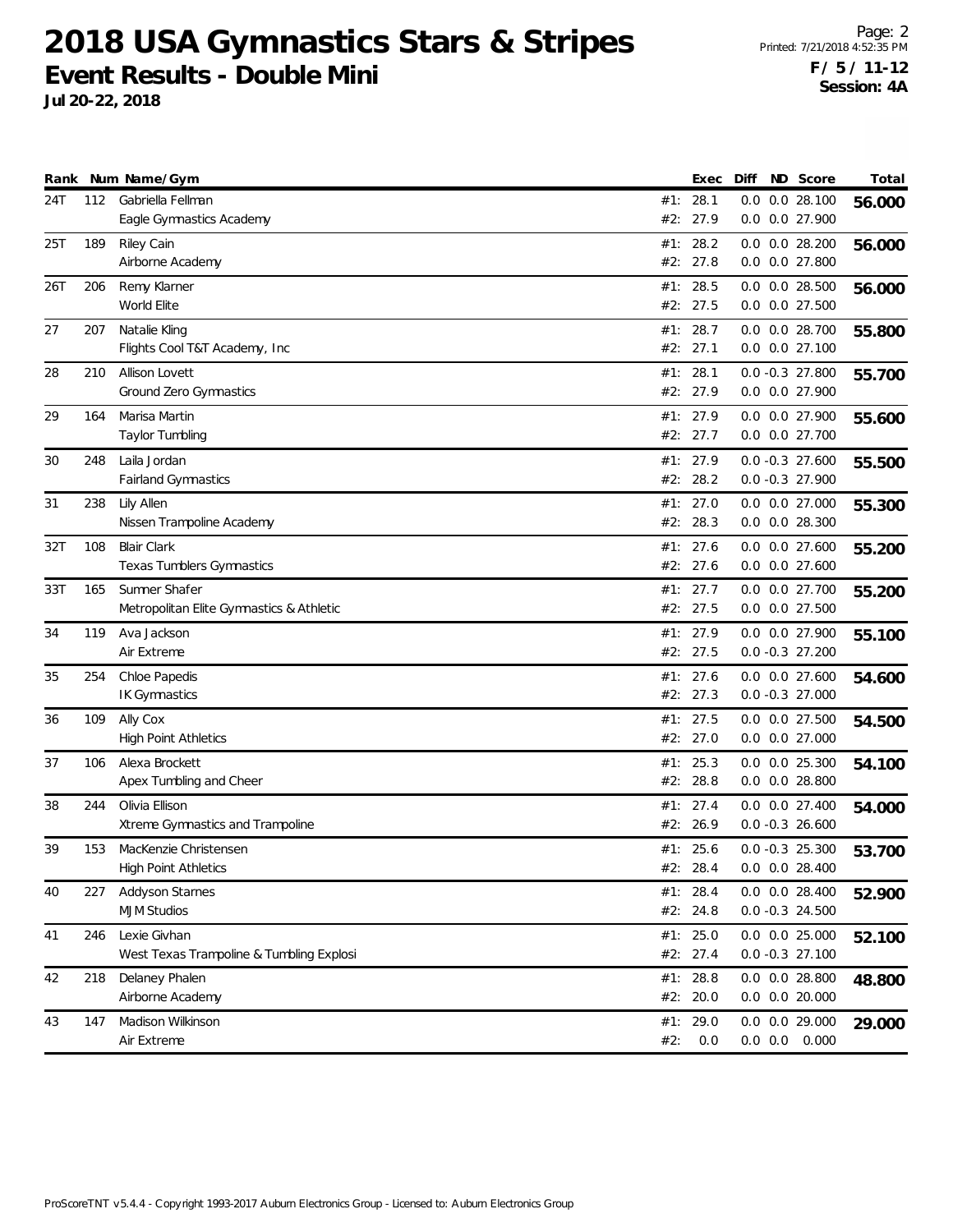| Rank           |     | Num Name/Gym                                                    |     | Exec                 | Diff | ND Score                              | Total  |
|----------------|-----|-----------------------------------------------------------------|-----|----------------------|------|---------------------------------------|--------|
|                | 209 | Skyler Lawson<br>Silver Stars Gymnastics                        |     | #1: 28.7<br>#2: 28.4 |      | $0.0$ _ 28.700<br>$0.0$ _ 28.400      | 57.100 |
| 2              | 181 | Ethan Boaz<br>Airbenders                                        |     | #1: 28.7<br>#2: 28.0 |      | $0.0$ _._ 28.700<br>$0.0$ _._ 28.000  | 56.700 |
| 3              | 202 | <b>Trevor Haskins</b><br>Ground Zero Gymnastics                 |     | #1: 28.2<br>#2: 28.2 |      | $0.0$ _._ 28.200<br>$0.0$ _ $-28.200$ | 56.400 |
| $\overline{4}$ | 113 | Asher Franco<br>Tumble Tech                                     |     | #1: 27.6<br>#2: 28.4 |      | $0.0$ _ 27.600<br>$0.0$ _._ 28.400    | 56.000 |
| 5              | 228 | Jack Stefan<br>Stingray TNT Marietta                            |     | #1: 27.6<br>#2: 28.2 |      | $0.0$ _._ 27.600<br>$0.0$ . 28.200    | 55.800 |
| 6              | 231 | Jake Toland<br>3T1                                              |     | #1: 27.7<br>#2: 27.4 |      | $0.0$ _._ 27.700<br>$0.0$ _ $-27.400$ | 55.100 |
| 7              | 122 | Aiden Kelley<br><b>Black Diamond Gymnastics and Sports Cent</b> |     | #1: 27.4<br>#2: 27.4 |      | $0.0$ _._ 27.400<br>$0.0$ _._ 27.400  | 54.800 |
| 8              | 116 | <b>Bennett Greene</b><br>Tumble Tech                            | #1: | 0.0<br>#2: 28.7      |      | $0.0$ _._ 0.000<br>$0.0$ _ 28.700     | 28.700 |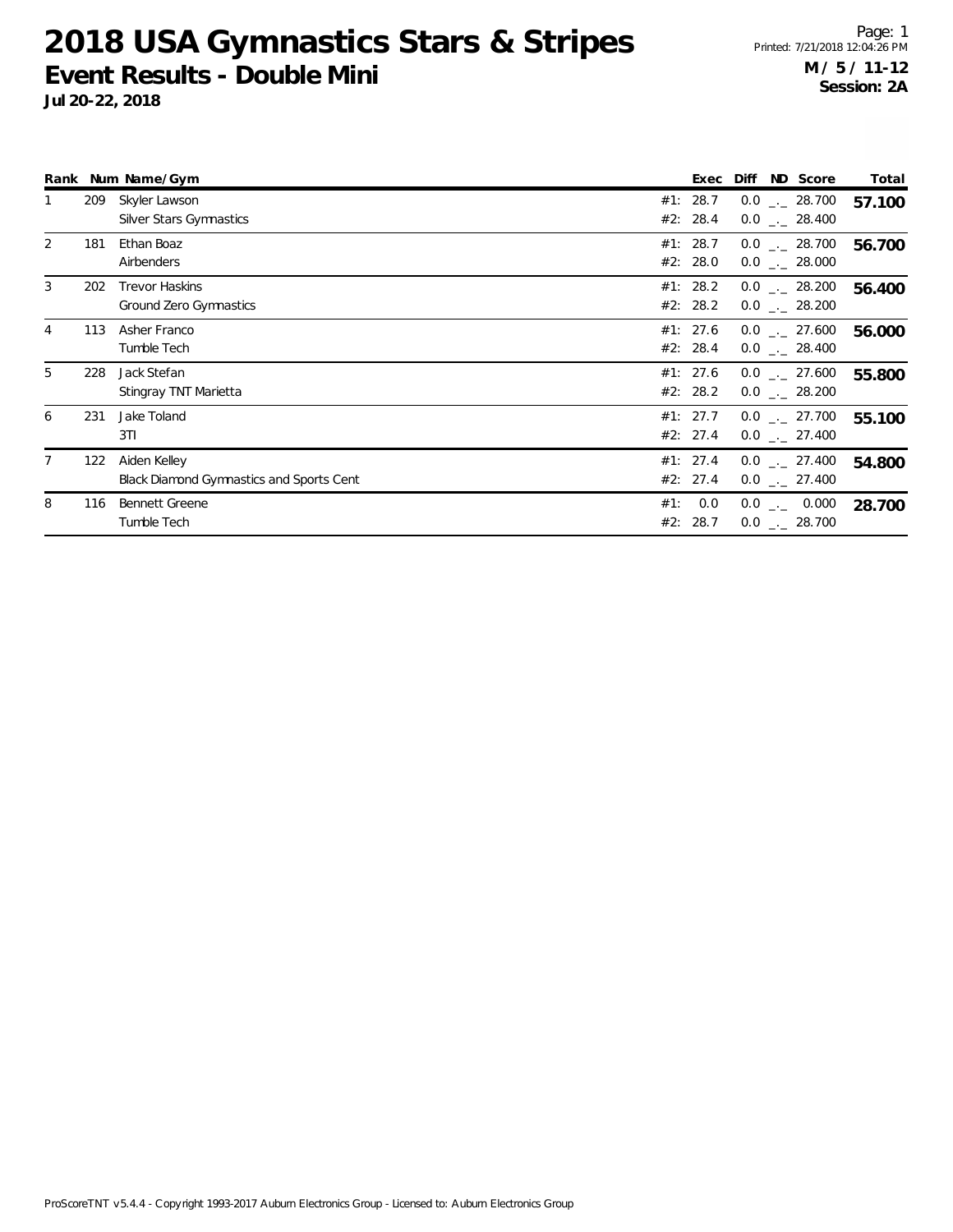|              |     | Rank Num Name/Gym                                  | Diff ND Score<br>Exec                                             | Total  |
|--------------|-----|----------------------------------------------------|-------------------------------------------------------------------|--------|
| $\mathbf{1}$ | 214 | Ayanna Moore<br>Dreams Gymnastics Center           | 29.2<br>$0.0$ _ 29.200<br>#1:<br>#2: 28.7<br>$0.0$ _ 28.700       | 57.900 |
| 2            | 225 | Ciara Smith<br>Technique Gymnastics                | $0.0$ _ 28.800<br>#1: 28.8<br>#2: 28.8<br>$0.0$ _ 28.800          | 57.600 |
| 3T           | 199 | Miranda Goodnight<br>Airbenders                    | #1: 28.5<br>$0.0$ _ 28.500<br>#2:<br>28.8<br>$0.0$ _._ 28.800     | 57.300 |
| 4T           | 111 | Natalie Fecht<br><b>Texas Champion Gymnastics</b>  | $0.0$ _ 28.800<br>#1: 28.8<br>#2:<br>28.5<br>$0.0$ _ 28.500       | 57.300 |
| 5T           | 168 | GraceAnne Hodgson<br>Jills Gymnastics              | #1: 28.7<br>$0.0 - 0.3$ 28.400<br>#2:<br>28.7<br>$0.0$ _._ 28.700 | 57.100 |
| 6T           | 215 | <b>Riley Munoz</b><br>Millers Gymnastics Academy   | #1: 28.3<br>$0.0$ _ 28.300<br>#2: 28.8<br>$0.0$ _ 28.800          | 57.100 |
| 7T           | 239 | Sydney McCarter<br>Stingray TNT Marietta           | #1: 28.6<br>$0.0$ _._ 28.600<br>#2: 28.3<br>$0.0$ _ 28.300        | 56.900 |
| 8T           | 253 | Madison Munoz<br>Legacy Elite Athletics            | #1: 28.7<br>$0.0$ _ 28.700<br>#2: 28.2<br>$0.0$ _ 28.200          | 56.900 |
| 9T           | 226 | Savana Sonier<br>Airborne Academy                  | #1: 28.6<br>$0.0$ _ 28.600<br>#2:<br>28.1<br>$0.0$ _ 28.100       | 56.700 |
| 10T          | 178 | Samantha Becker<br>Gymnast Factory                 | #1: 28.7<br>$0.0$ _ 28.700<br>#2: 28.0<br>$0.0$ _ 28.000          | 56.700 |
| 11           | 507 | Alissa Shen<br>Tumble Tech                         | $0.0$ _ 28.400<br>28.4<br>#1:<br>#2: 28.2<br>$0.0$ _ 28.200       | 56.600 |
| 12T          | 180 | Elle Bishop<br>Waxahachie Gymnastics Center        | $0.0$ _ 28.000<br>28.0<br>#1:<br>#2: 28.2<br>$0.0$ _ 28.200       | 56.200 |
| 13T          | 192 | Kylee Chambers<br>Waxahachie Gymnastics Center     | $0.0$ _ 28.600<br>#1: 28.6<br>#2: 27.6<br>$0.0$ _ 27.600          | 56.200 |
| 14           | 170 | <b>Blakelee Sladek</b><br><b>Texas Tumbleweeds</b> | $0.0$ _ 28.400<br>#1: 28.4<br>#2: 27.4<br>$0.0$ _._ 27.400        | 55.800 |
| 15T          | 190 | Lucy Carr<br>World Champions Centre                | $0.0 - 0.3 26.900$<br>#1: 27.2<br>$0.0$ _ 27.900<br>#2: 27.9      | 54.800 |
| 16T          | 241 | Mckenna Burrows<br>Legacy T&T                      | #1: 27.7<br>$0.0$ _ 27.700<br>#2: 27.1<br>$0.0$ _ 27.100          | 54.800 |
| 17T          | 177 | Eliana Beals-Simon<br><b>Fairland Gymnastics</b>   | #1: 28.2<br>$0.0$ _ 28.200<br>#2: 26.6<br>$0.0$ _ 26.600          | 54.800 |
| 18           | 252 | Kaitlynn Moore<br>Carpenter Center T&T             | #1: 27.3<br>$0.0$ _._ 27.300<br>#2: 27.2<br>$0.0 - 0.3$ 26.900    | 54.200 |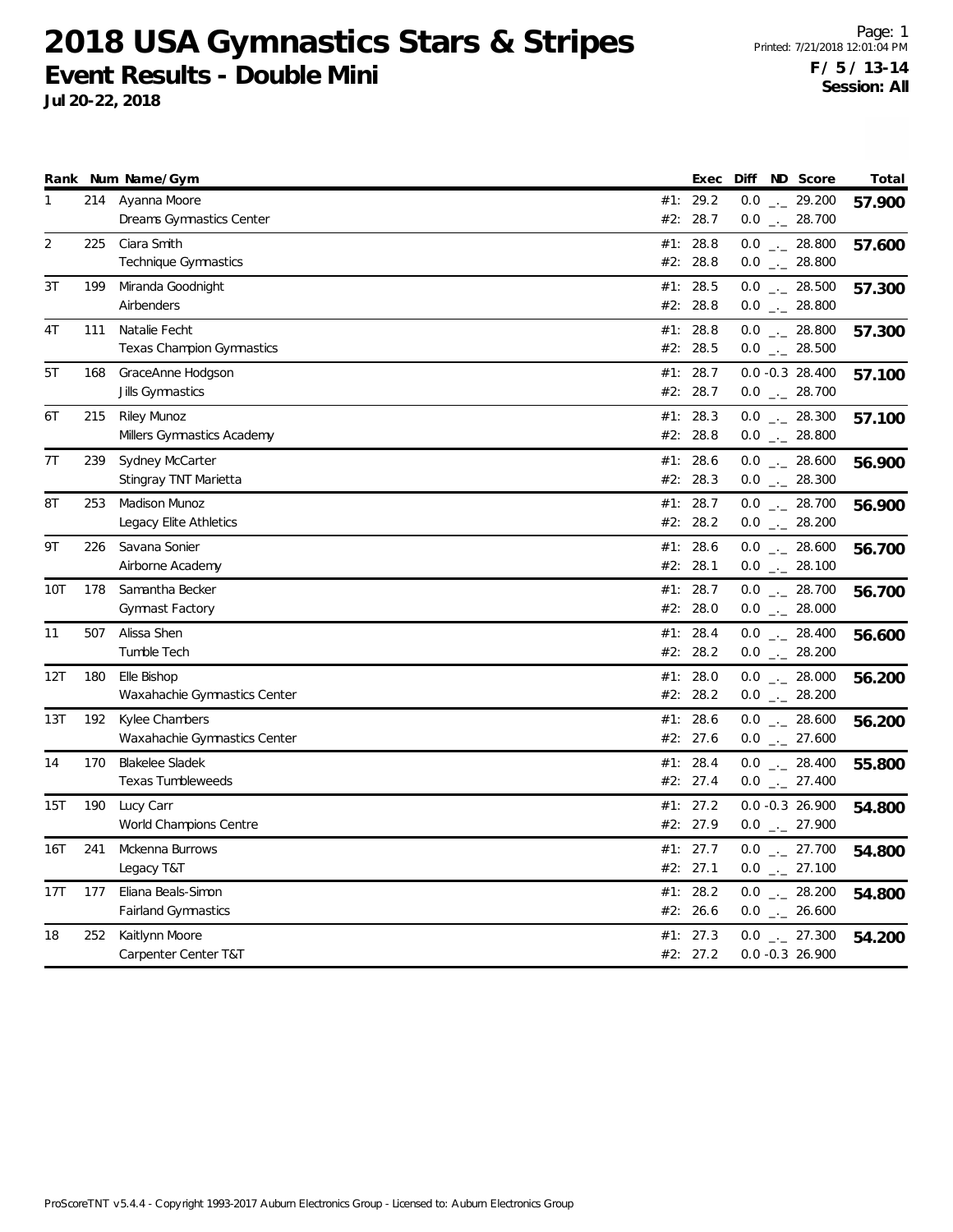**Jul 20-22, 2018**

|   |     | Rank Num Name/Gym                                    |            | Exec                 | Diff | ND Score                              | Total  |
|---|-----|------------------------------------------------------|------------|----------------------|------|---------------------------------------|--------|
|   | 131 | Max Miller<br>All American Gymnastics                |            | #1: 29.0<br>#2: 28.0 |      | $0.0$ _._ 29.000<br>$0.0$ _._ 28.000  | 57.000 |
| 2 | 126 | Paul Lansford-Lindsey<br>Gymnastics Of San Antonio   |            | #1: 27.8<br>#2: 28.0 |      | $0.0$ _._ 27.800<br>$0.0$ _._ 28.000  | 55.800 |
| 3 | 107 | Thadeus Christolon<br>World Elite Gymnastics Ontario |            | #1: 27.8<br>#2: 27.5 |      | $0.0$ _ $-27.800$<br>$0.0$ _._ 27.500 | 55.300 |
| 4 | 221 | Chase Roberts<br>Airbenders                          | #1:<br>#2: | 0.0<br>0.0           |      | $0.0$ _._ 0.000<br>$0.0$ _._ 0.000    | 0.000  |